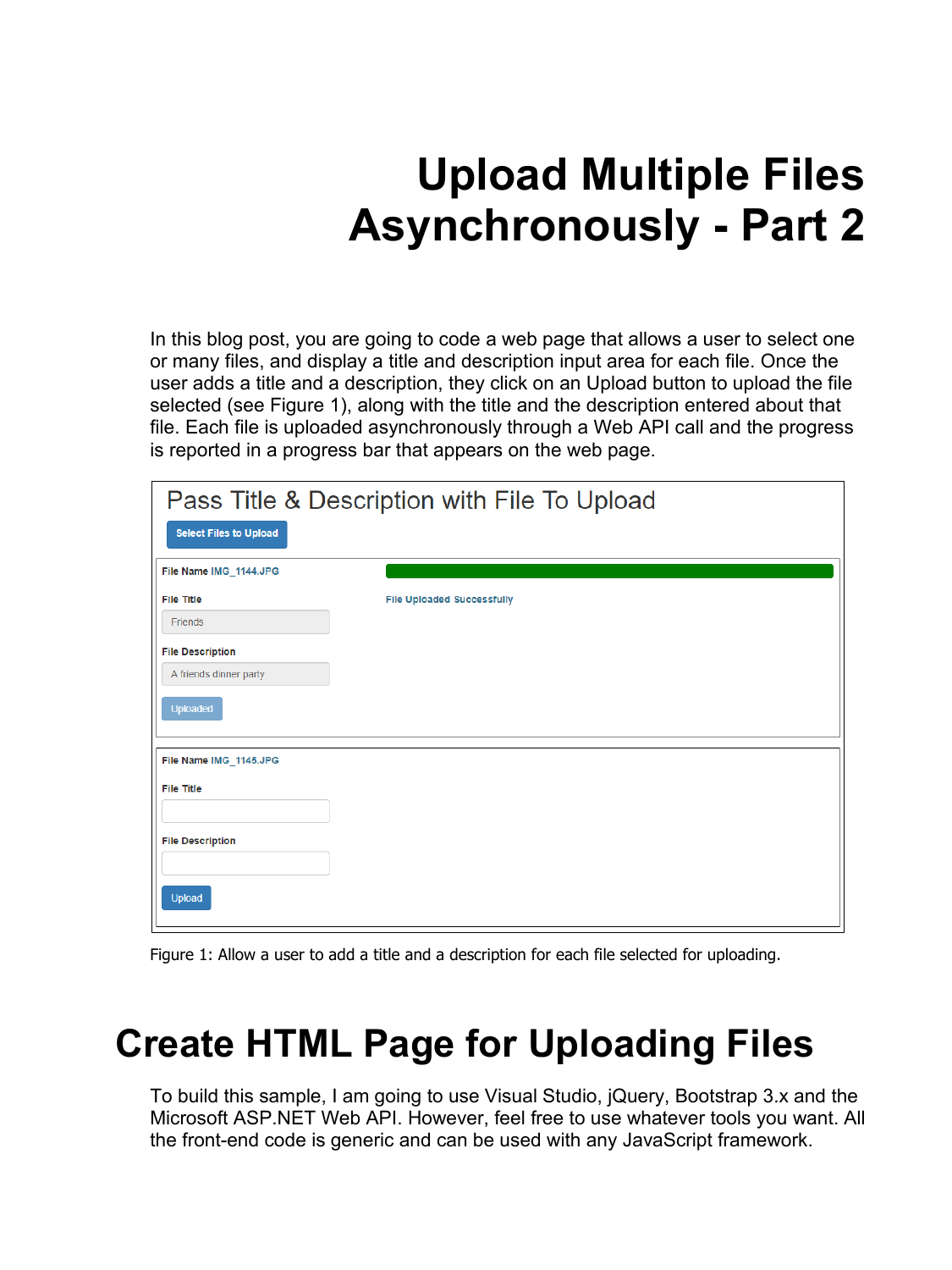While I am using Microsoft's ASP.NET Web API, you should be able to adapt the code to any Web API framework with ease.

To start creating this sample, bring up Visual Studio and select the ASP.NET Web Application (.NET Framework) project. Choose the **Empty** template but select the **Web API** option. Using the **NuGet Package Manager**, add Bootstrap 3.4.x to your project. Make sure you are installing Bootstrap 3.4.x and not Bootstrap 4.x. Installing Bootstrap 3.4.x also installs jQuery. After installing these, click on the **Updates** tab in the NuGet Package Manager window and update any packages, except Bootstrap.

Add an index.html page in the root of your project. Locate the <head> element and modify it to look like the following code.

```
<head>
  <title>Upload Multiple Files Sample</title>
   <meta charset="utf-8" />
   <meta name="viewport"
         content="width=device-width, initial-scale=1" />
   <link href="/Content/bootstrap.min.css" rel="stylesheet" />
   <link href="/Content/site.css" rel="stylesheet" />
</head>
```
Right mouse-click on the **Content** folder and add a new style sheet named **site.css**. Add the following rules in the site.css file.

```
.body-content {
   margin-top: 2em;
}
.file-upload-info-area {
  border: solid black .1em;
  margin-top: 1em;
  margin-bottom: .5em;
  padding: .5em;
}
```
Back in the index.html page, just below the <br/>body> element, add a <div class="container"> element. This is the main wrapper for Bootstrap to contain all other Bootstrap CSS classes.

```
<div class="container body-content">
  <h1>Pass Title & Description with File To Upload</h1>
</div>
```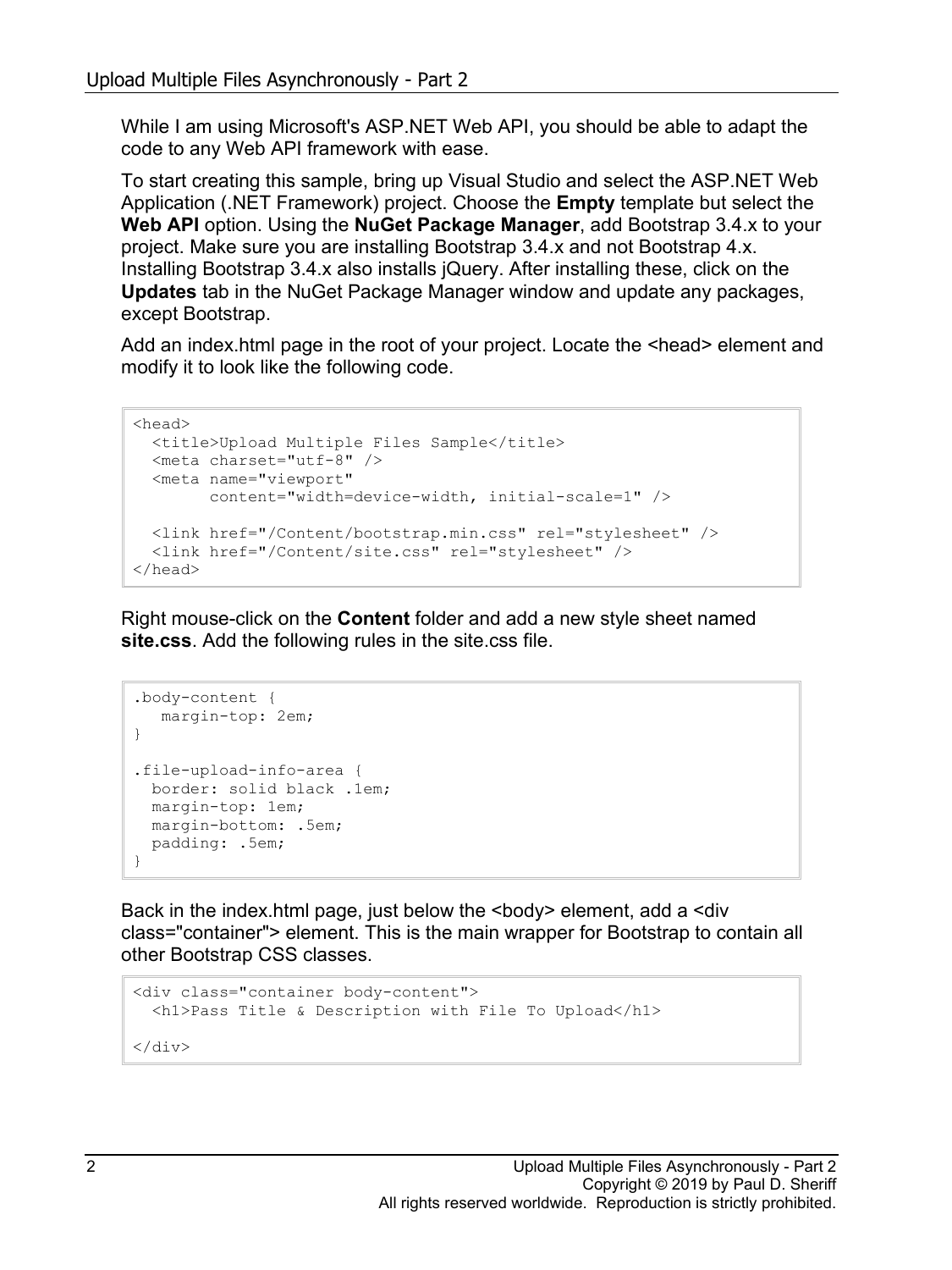#### **Add File Input Element**

Just below the <h1> element, add another <div> with the *class* attribute set to "form-group btn btn-primary". These Bootstrap classes style the file input element to look like a Bootstrap button instead of a normal HTML button. Add a label and an input type within the div. Notice the input element has the *multiple* attribute set. In addition, it has the *style* attribute set to "display:none;". This allows the Bootstrap CSS classes to style the file input element. The *onchange* event calls a method in a closure named "uploadController.uploadFiles()". You are going to add this closure and method a little later in this blog post.

```
<div class="form-group btn btn-primary">
  <label for="fileUploadControl">Select Files to Upload</label>
   <input type="file" 
          id="fileUploadControl" 
          onchange="uploadController.addFiles();"
          multiple="multiple" 
          style="display:none;" />
\langlediv\rangle
```
#### **Add Area to Gather User Input**

Below the div that contains the file input element, add another div with an *id* attribute set to "fileUploadProgressArea". It is within this div you display the user inputs for title and description. You also display a label with the file name and a progress bar for each file the user selects to upload.

```
<!-- BEGIN: File Upload Progress Area -->
<div id="fileUploadProgressArea">
  \langle -- This area is where each file to be uploaded is displayed \rightarrow\langle /div\rangle<!-- END: File Upload Progress Area -->
```
#### **Add Template for Each Progress Bar**

Below the file upload progress area, add a <script> tag. Set the *id* attribute to "fileUploadProgressTemplate" for this script tag and the *type* attribute to "text/html". This lets the browser know that this script tag does not contain any executable JavaScript, but plain text that should be ignored. The HTML contained within this script tag is used to display the title and description input fields, an Upload button, the file name being uploaded, and the progress bar as shown in Figure 1.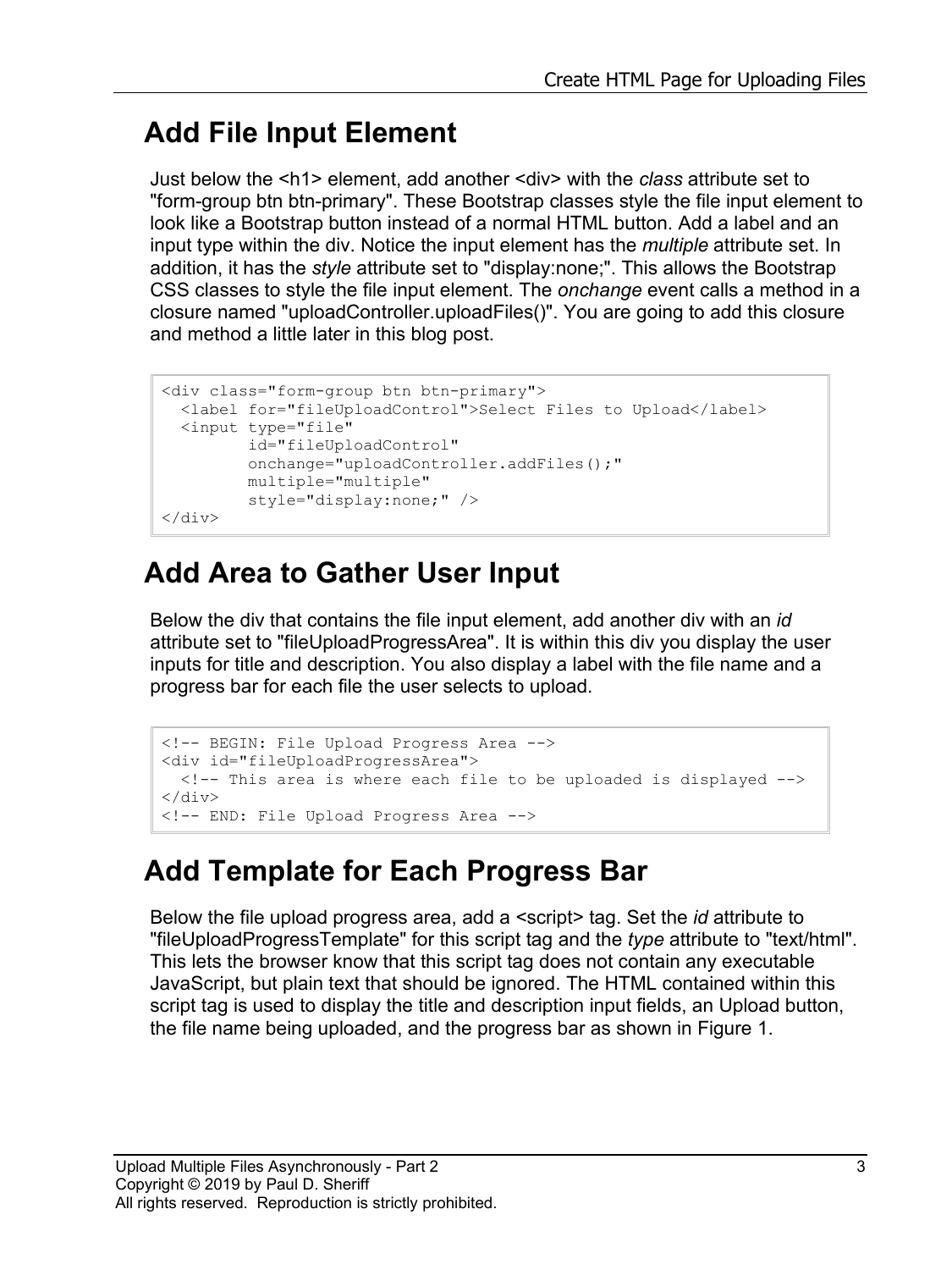```
<!-- BEGIN: Display File Upload Progress Template -->
<script id="fileUploadProgressTemplate" type="text/html">
   <div class="row file-upload-info-area">
     <div class="col-md-3">
       <div class="row">
         <div class="form-group">
            <label for="fileUploadLabel">File Name</label>
            <label id="fileUploadLabel" class="text-info"></label>
        \langle div\rangle <div class="form-group">
            <label for="fileUploadTitle">File Title</label>
            <input type="text" 
                    id="fileUploadTitle" 
                   class="form-control" />
        \langle div>
         <div class="form-group">
            <label for="fileUploadDescription">
              File Description
            </label>
            <input type="text" 
                   id="fileUploadDescription" 
                   class="form-control" />
        \langle div\rangle <div class="form-group">
            <button id="fileUploadButton" 
                     class="btn btn-primary">
              Upload
            </button>
        \langle/div>
       </div>
    \langle div>
     <div class="col-md-offset-1 col-md-8">
       <div class="row">
          <div class="form-group">
            <div class="progress hidden">
              <progress id="fileUploadProgressBar" 
                         class="progress-bar progress-bar-success"
                         value="0"
                        max="100"
                        style="width: 100%">
              </progress>
            </div>
        \langle/div\rangle <div class="form-group">
            <label id="fileUploadProgressComplete"
                   class="text-info hidden">
              File Uploaded Successfully
            </label>
         </div>
       </div>
    \langle div>
  \langle/div\rangle</script>
<!-- END: Display File Upload Progress Template -->
```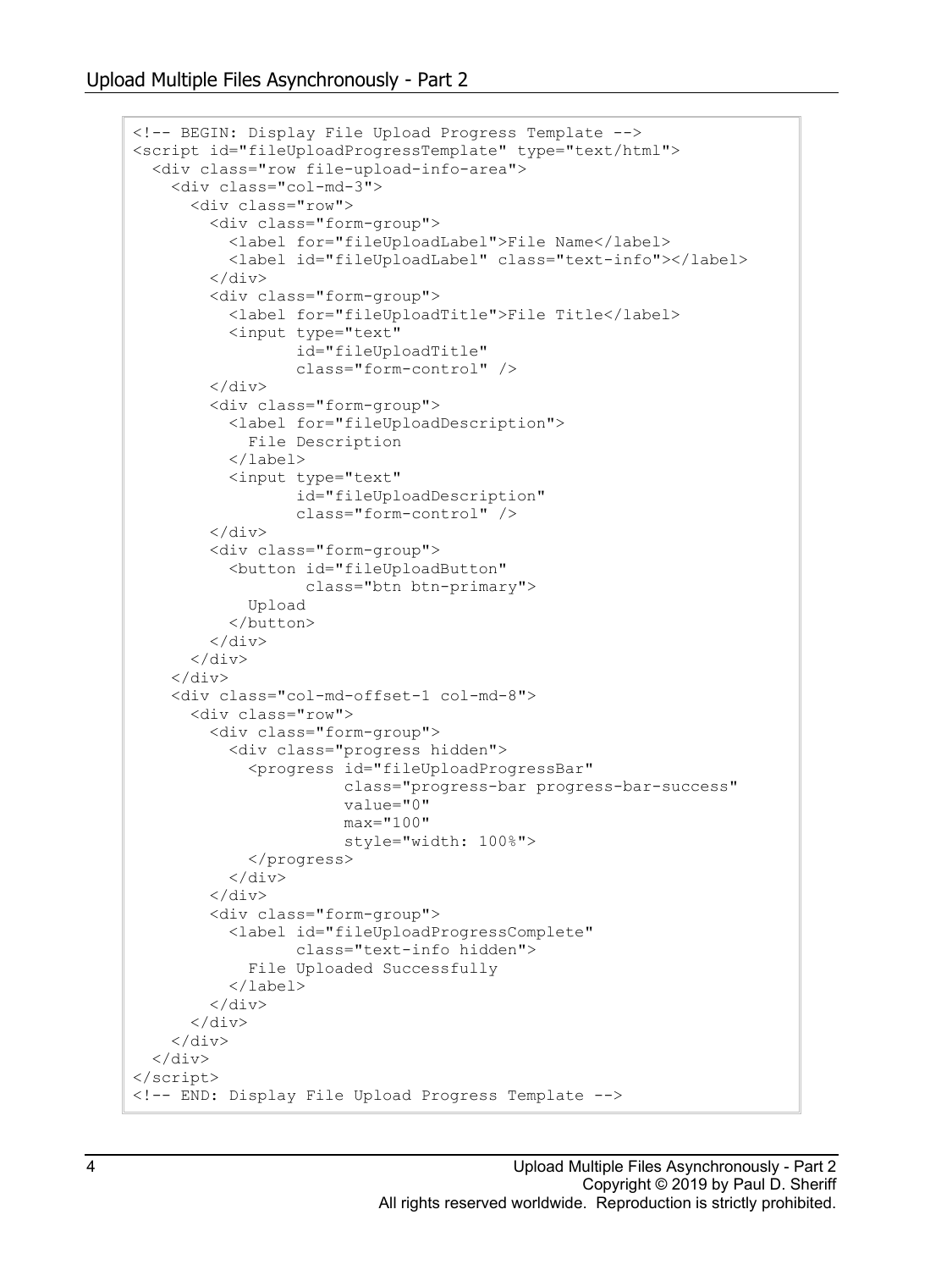You are going to write some JavaScript/jQuery code to clone the HTML within this script tag. Once cloned, you are going to insert the cloned HTML into the div tag with the *id* of "fileUploadProgressArea".

#### **Add jQuery and Bootstrap**

Add two more script tags to reference jQuery and the Bootstrap JavaScript library from within the Scripts folder where they are installed by NuGet.

```
<script src="/Scripts/jquery-3.4.1.min.js"></script>
<script src="/Scripts/bootstrap.min.js"></script>
```
Make sure you check to see what version of jQuery is loaded after you update all the packages using the NuGet Package Manager. You may need to change the version of jQuery listed above. Also, strictly speaking, Bootstrap does not need to be included on this page for this sample, but I like to include it just in case I use some features of Bootstrap later.

## **The uploadController Closure**

A best practice in JavaScript is to create closures around code. The *uploadController* closure you attached earlier to the onchange event of the file input element is what you are going to write now. To build this closure, add a new <script> tag and add the closure and the stubs of the various methods you are going to write to upload files, display the file name, and show the progress bar.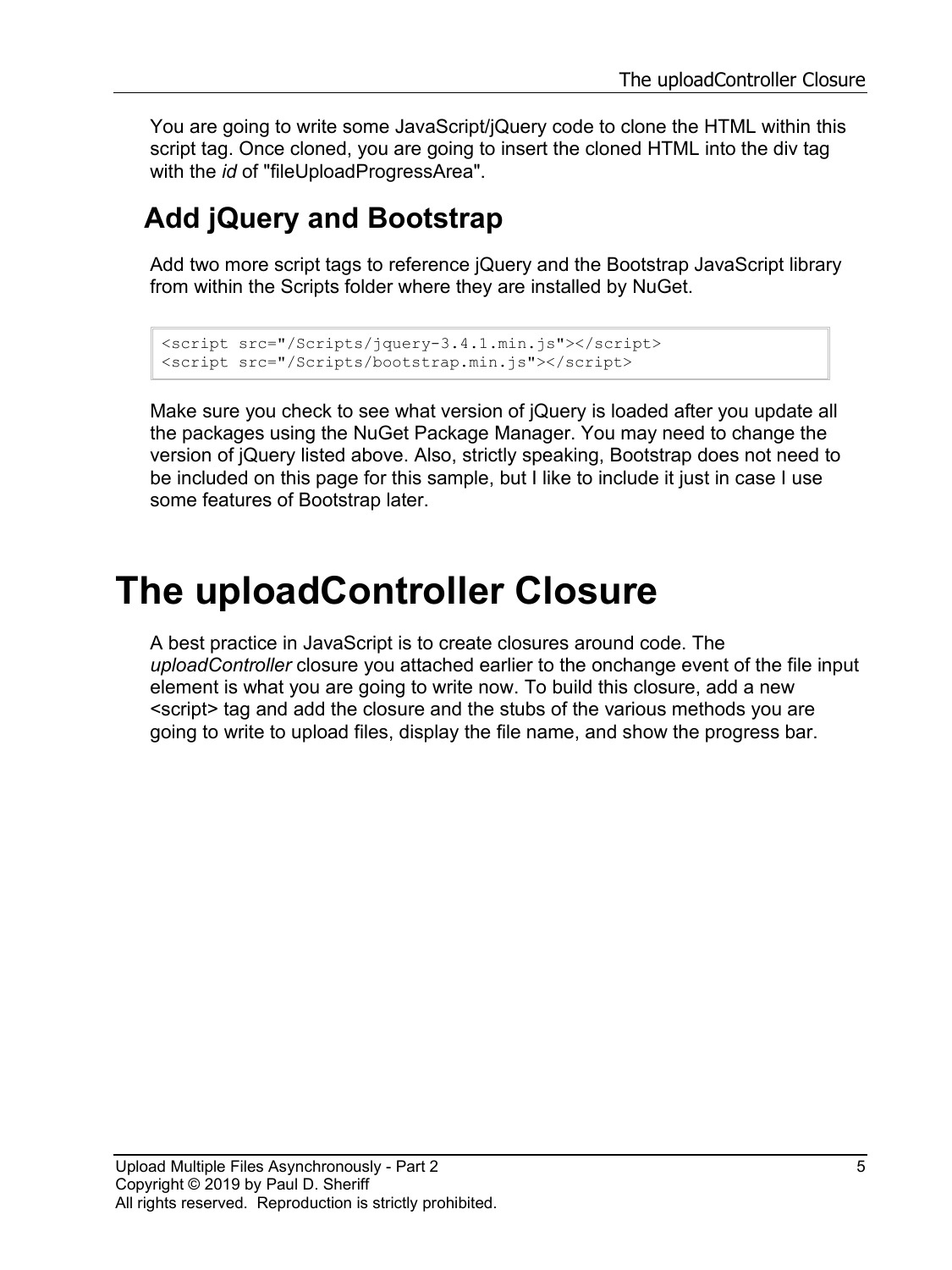```
<script>
   var uploadController = (function () {
     /*************************
     * Private Variables
     *************************/
    const UPLOAD URL = \prime/api/FileUpload/UploadFile";
     var fileObjects = [];
     /*************************
     * Private Functions
     *************************/
     function addFiles() {
     }
     function uploadFileInfo(index) {
 }
     function cloneProgressBarTemplate(fileToUpload, index) {
 }
     function postFile(data, index) {
     }
     function updateProgressBar(e, index) {
     }
     /*************************
     * Public Functions
     *************************/
     return {
      uploadFiles: uploadFiles ,
      uploadFileInfo: uploadFileInfo
     }
   })();
</script>
```
#### **addFiles() Method**

Once the user selects one or more files using the file input element, the *onchange* event is fired. That event calls the addFiles() method. The first thing to do is to grab the collection of files by accessing the files method from the file input element that has the id "fileUploadControl".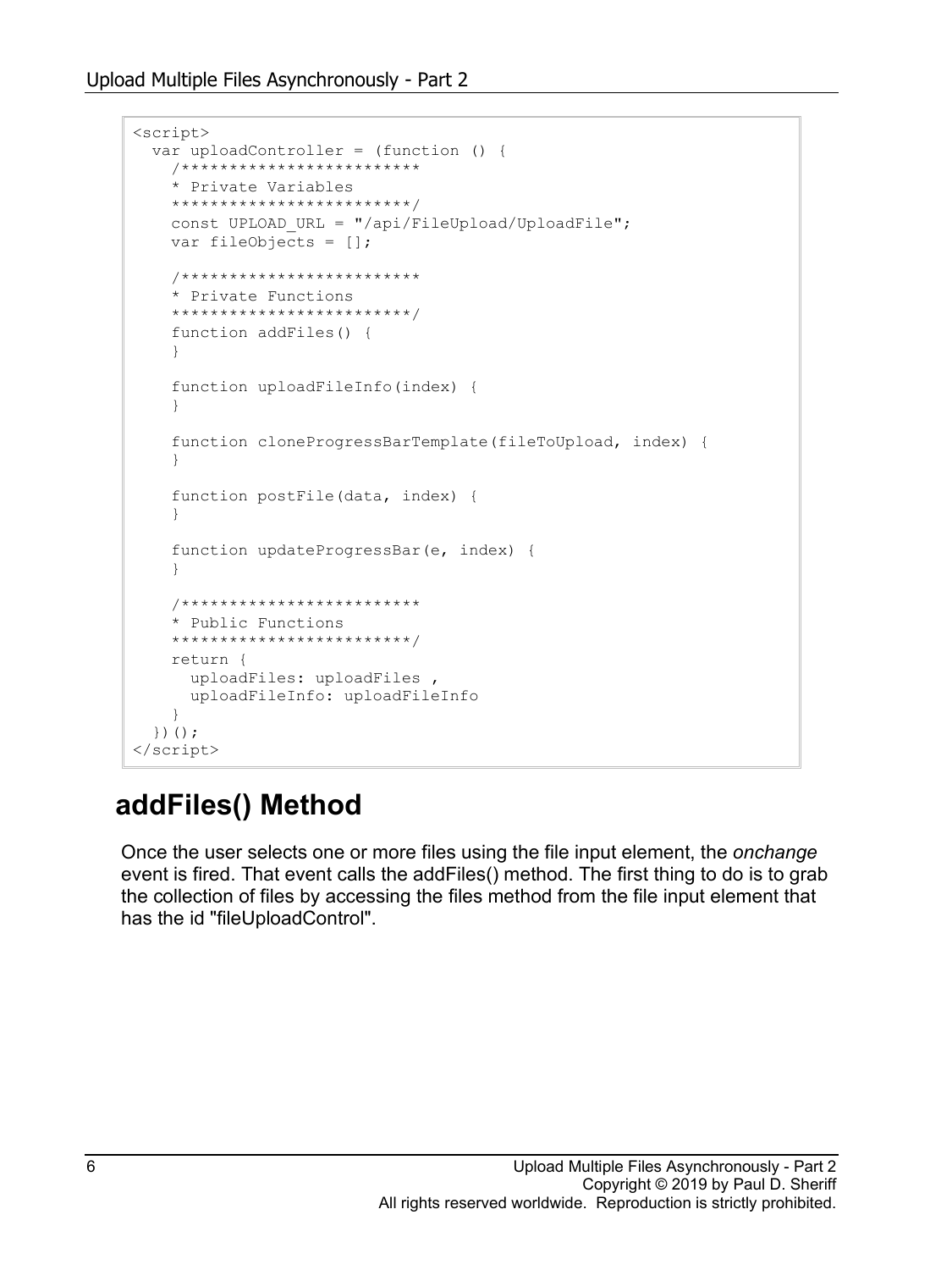```
function addFiles() {
  // Get collection of files selected by user
 var files = $("#fileUpdateController"] [0].files; // Loop through collection of files selected by user
  for (var i = 0; i < files.length; i++) {
    // Add to files array
     fileObjects.push({
       "index": i,
       "uploadObject": files[i]
     });
     // Create new <div> for displaying file, 
     // title, description and progress
    cloneProgressBarTemplate(files[i], i);
   }
}
```
Once you have the collection of files the user selected, loop through this collection and, each time through the loop, store the index number and the file object to upload into the *fileObjects* array. Storing this data into a local array makes your code simpler for retrieving each file object later in the code.

After adding the file information to the *fileObjects* array, pass the file object and index number to the cloneProgressBarTemplate() method. It is in this method where the title and description input fields are created and added to the HTML page.

#### **cloneProgressBarTemplate() Method**

As you can see in Figure 1, the file name, a title, and description input areas are displayed on the HTML page. The cloneProgressBarTemplate() method is responsible for creating all of this new HTML for each file passed in. Instead of writing JavaScript or jQuery code to create each of element required for the file name label, the label and inputs for the tile and description and a progress bar element, you create the HTML within the <script> tag with the *id* attribute set to "fileUploadProgressTemplate". It is much easier to layout the HTML within an HTML editor than it is to write the same code using JavaScript.

To create a new DOM element from the HTML within the <script> tag, use the following line of code.

var elem = \$(\$("#fileUploadProgressTemplate").html()).clone();

The variable *elem* is now a new DOM object and you can append that wherever you wish using the append() method. For example, you created an empty <div> tag earlier in this blog post with the *id* attribute set to "fileUploadProgressArea". Use the following line of code to insert this newly cloned DOM object into that <div> tag.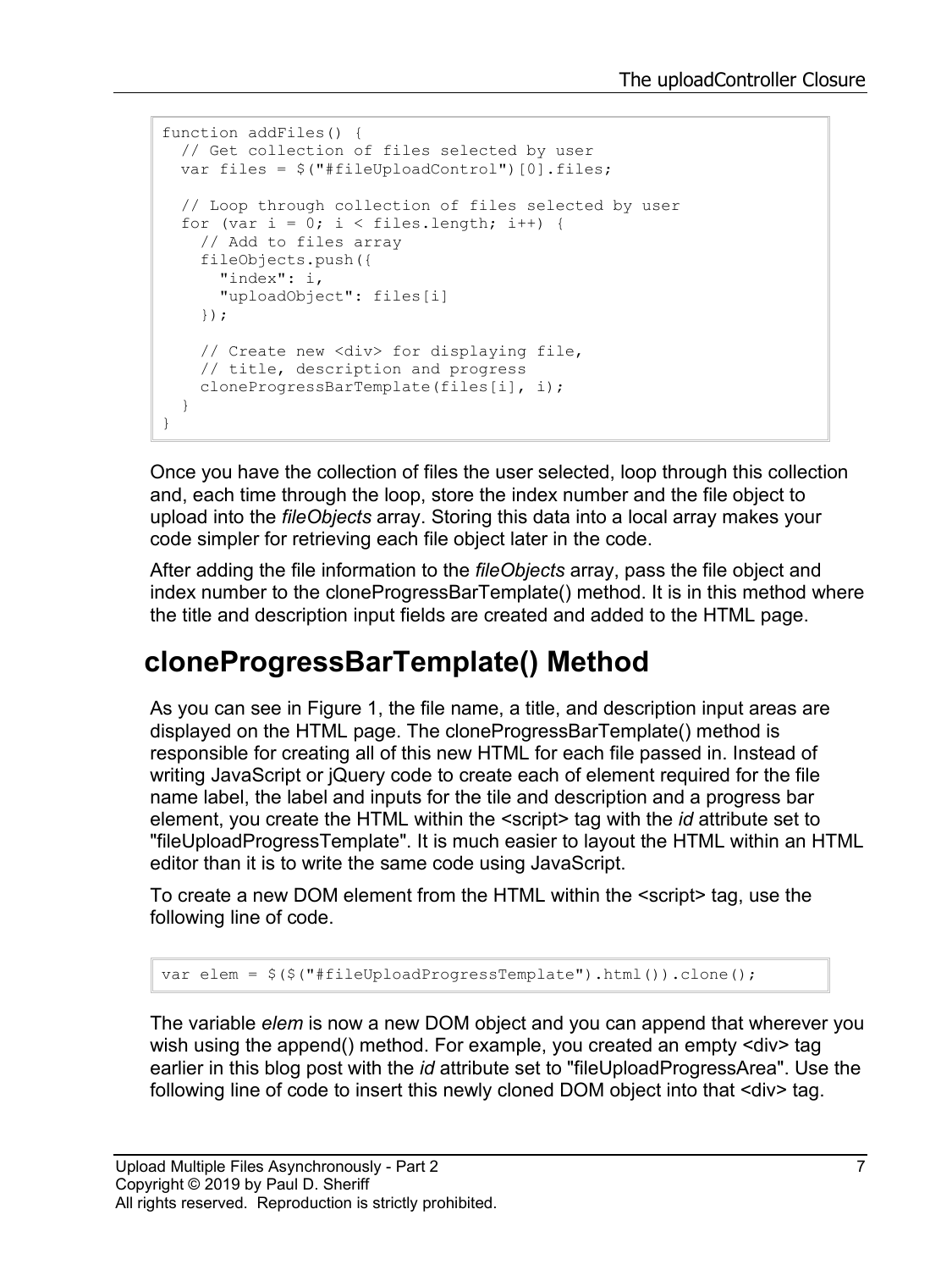```
$("#fileUploadProgressArea").append(elem);
```
If you only needed a single DOM object for a single file, this is all the code you would need. However, you can have multiple file objects selected by the user, so you need to build multiple DOM objects. As you know, you are not allowed to have multiple HTML elements with the same *id* attribute value. Therefore, you pass in the index value of each file along with the file object. You use this index number to create a unique *id* attribute value after you have cloned the HTML.

There are a few HTML elements within the <script> tag you are cloning that have *id* attributes; "fileUploadLabel" and "fileUploadProgressBar" to name just a couple. You are going to use the find() method on the new DOM element to locate any elements with an *id* attribute. Set the *id* attribute to the name of the element plus an underscore (\_) plus the index number. Thus, the first file passed to this method from the addFiles() method passes a zero (0) in the index, so the *id* attributes are "fileUploadLabel\_0" and "fileUploadProgressBar\_0" respectively. The second time through the id attributes are "fileUploadLabel\_1" and "fileUploadProgressBar\_1", and so on.

```
function cloneProgressBarTemplate(fileToUpload, index) {
  // Clone the HTML from the template
 var elem = $(\$("#fileUpdateTogressTemplate"),html()).clone();
  // Replace the 'id' attributes with current index number
   $(elem).find("#fileUploadLabel").attr("id",
    "fileUploadLabel_" + index);
   $(elem).find("#fileUploadTitle").attr("id",
     "fileUploadTitle_" + index);
  $(elem).find("#fileUploadDescription").attr("id",
     "fileUploadDescription_" + index);
   $(elem).find("#fileUploadProgressBar").attr("id",
     "fileUploadProgressBar_" + index);
   $(elem).find("#fileUploadButton").attr("id",
     "fileUploadButton_" + index);
   $(elem).find("#fileUploadProgressComplete").attr("id",
     "fileUploadProgressComplete_" + index);
  // Attach a click event
   $(elem).find("#fileUploadButton_" + index).on("click", 
      function () {
        uploadController.uploadFileInfo(index);
      }
  );
  // Append this new HTML to the file upload area
   $("#fileUploadProgressArea").append(elem);
  // Display the file name
  $("#fileUploadLabel" + "_" + index).text(fileToUpload.name);
}
```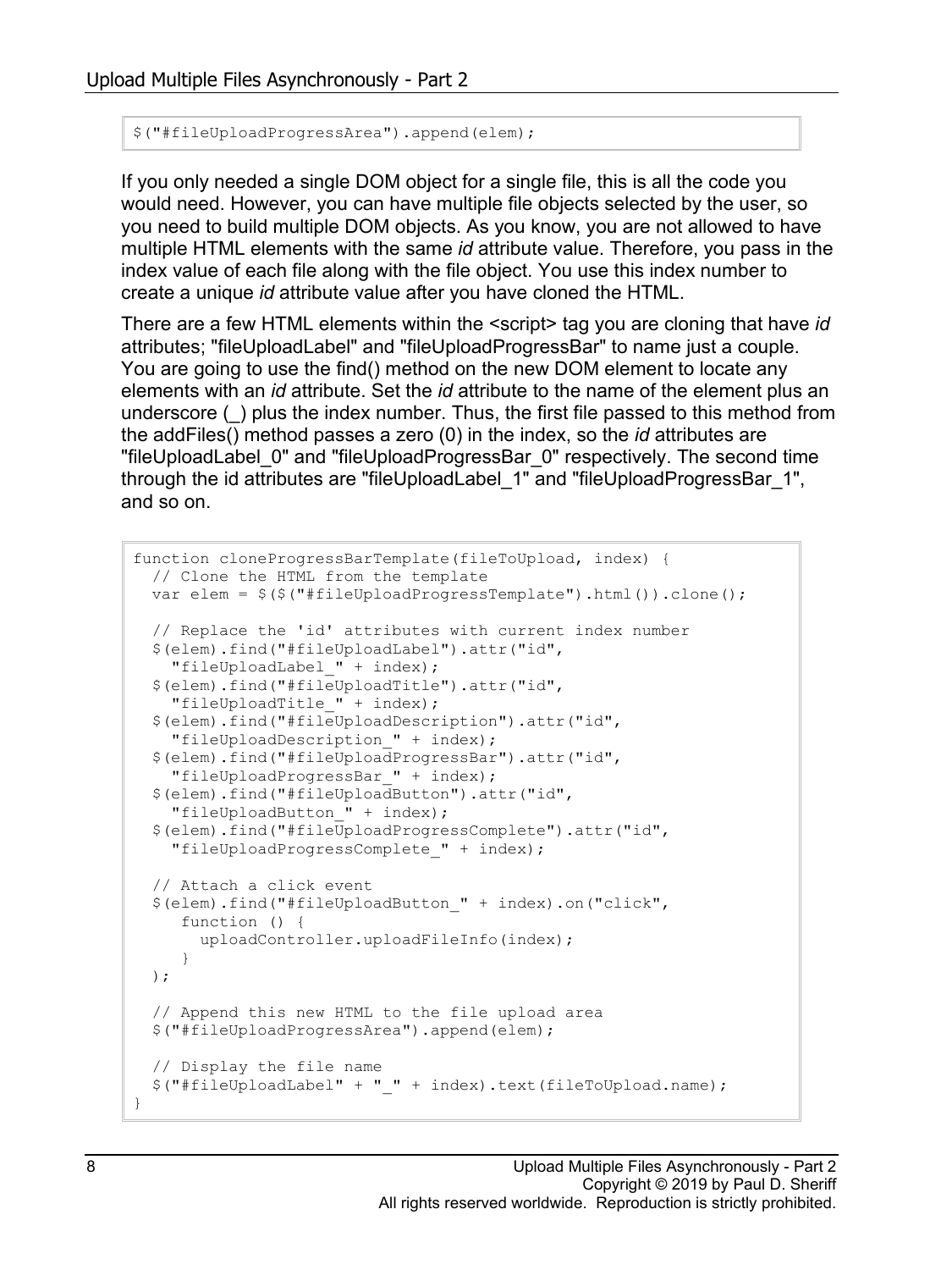Besides modifying the *id* attributes, you also need to connect a click event to the upload button within the template. Below is the code snippet from the cloneProgressBarTempate() method that connects the click event on the newly created button to the uploadFileInfo() method in the uploadController closure.

```
$(elem).find("#fileUploadButton_" + index).on("click", 
    function () {
     uploadController.uploadFileInfo(index);
    }
);
```
#### **uploadFileInfo Method**

After the user fills in the title and description information, they click on the Upload button. That button calls the uploadFileInfo() method and passes in the index number associated with that button. Create a *FormData* object and append the index number, the file upload object, the title, and description into this object. Once this *FormData* object is created, pass that object and the current index number to the postFile() method to be uploaded to the Web API method.

```
function uploadFileInfo(index) {
  // Create FormData to post to Web API
 var data = new FormData();
  data.append("fileIndex", fileObjects[index].index);
  data.append("fileUploadObject", fileObjects[index].uploadObject);
 data.append("fileTitle", $("#fileUploadTitle " + index).val());
  data.append("fileDescription",
     $("#fileUploadDescription_" + index).val());
  // Post the form data
  postFile(data, index);
}
```
#### **postFile() Method**

The first thing the postFile() method does is to unhide the progress bar. It then disables the title and description input controls, and the upload button. An Ajax call is then made passing in the *FormData* object.

In the xhr function of the Ajax call you add an event listener so you can keep track of the file upload progress. When the Web API sends a status of how much of the file has been uploaded, this data is passed as argument *e* in the function of the event listener. Pass this *e* argument and the index to the updateProgressBar() method to update the correct progress element on the web page.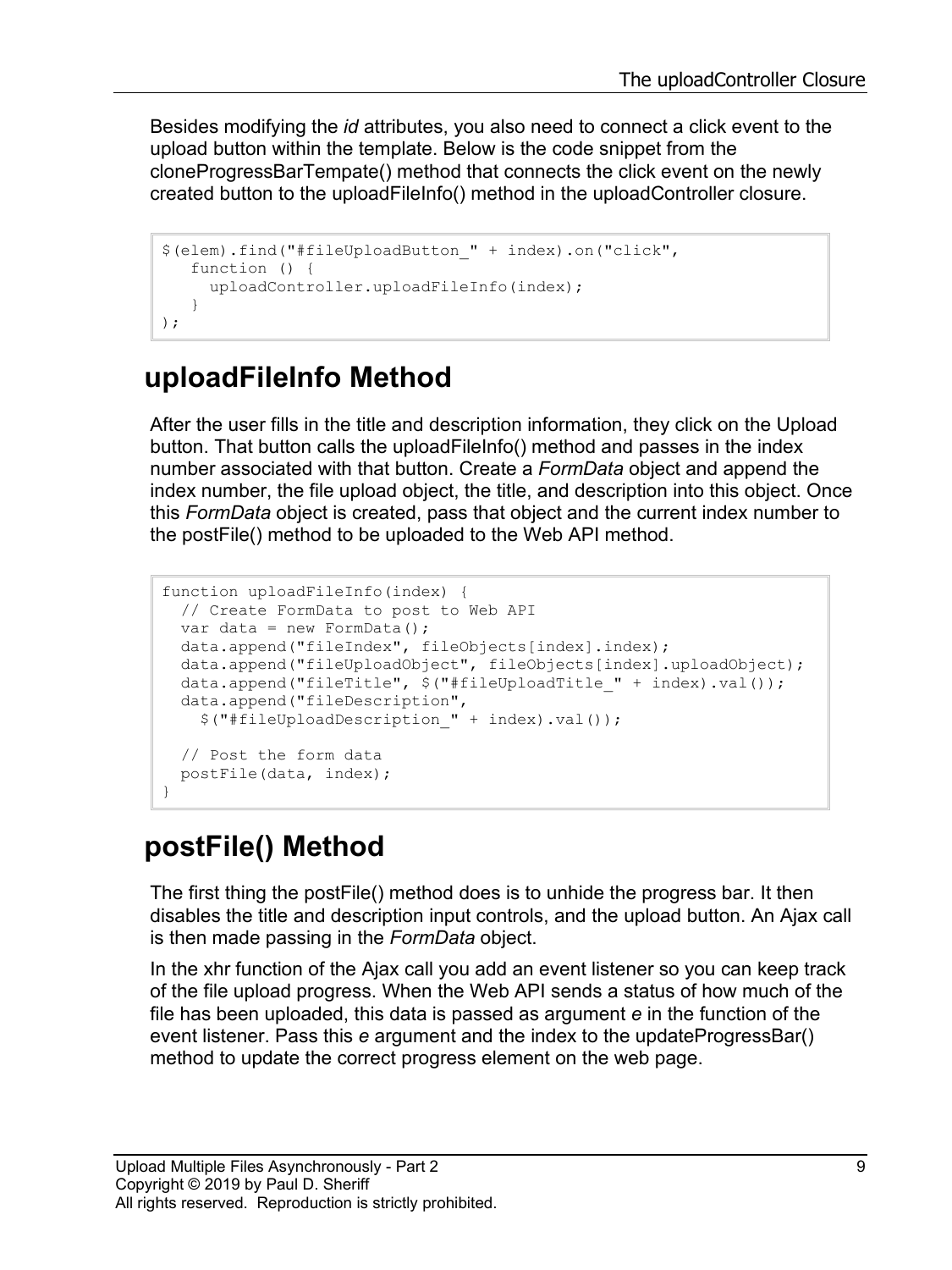```
function postFile(data, index) {
  // Display progress bar
  $("#fileUploadProgressBar_" + index)
    .parent().removeClass("hidden");
  // Disable controls
  $("#fileUploadTitle_" + index).prop("disabled", true);
   $("#fileUploadDescription_" + index).prop("disabled", true);
 $("#fileUploadButton " + index).prop("disableed", true); // Change text on button while uploading
  $("#fileUploadButton_" + index).text("Uploading...");
  // Make the Ajax call
  $.ajax({
   url: UPLOAD URL,
    type: 'POST',
    data: data,
    contentType: false,
    processData: false,
    xhr: function () {
      var req = $.ajaxSettings.xhr();
      if (req.upload) {
        // Setup event listener for progress returned from Web API
        req.upload.addEventListener('progress', function (e) {
          if (e.lengthComputable) {
             // Update the progress bar
          updateProgressBar(e, index);
 }
        }, false);
       }
      return req;
    },
  }).done(function (response) {
    console.log(response);
  }).fail(function (error) {
    console.log(error);
  });
}
```
#### **updateProgressBar() Method**

The updateProgressBar() method calculates the percentage of the data that has been uploaded to the server. It uses this percentage value to set the value of the progress bar element. This forces the browser to update the progress bar. Once the percentage is greater than or equal to 100, set the progress bar value to 100 to ensure it shows the file has been completely uploaded. Another label created in the HTML template is made visible to display the text "File Uploaded Successfully".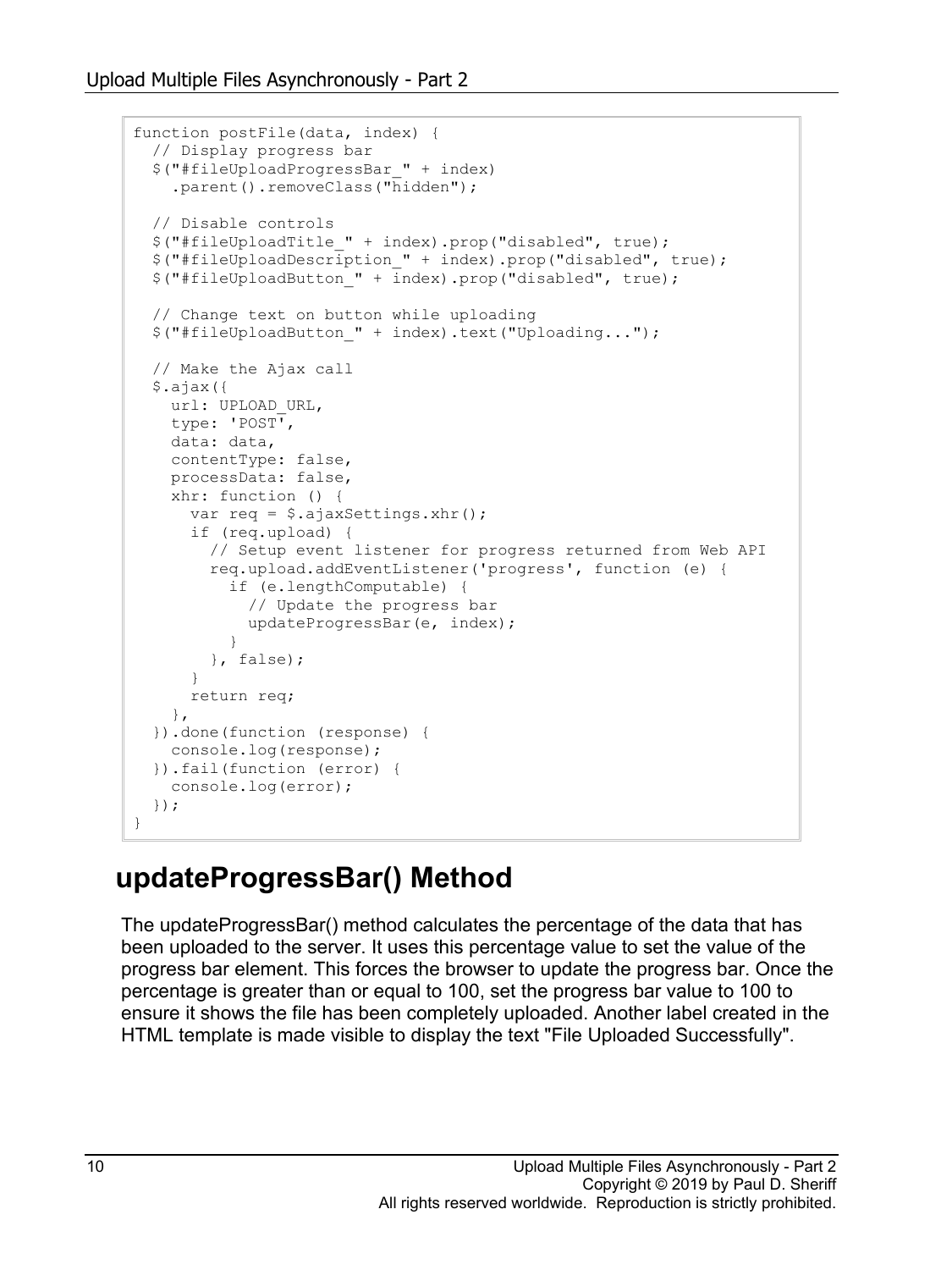```
function updateProgressBar(e, index) {
  // Calculate current percentage
 var percentage = (e.\text{loaded } * 100) / e.\text{total};
   // Modify the progress bar
   $("#fileUploadProgressBar_" + index).val(percentage);
   // Are we done?
   if (percentage >= 100) {
     // Display completion
     $("#fileUploadProgressBar_" + index).val(100);
     $("#fileUploadProgressComplete_" + index).removeClass("hidden");
     $("#fileUploadButton_" + index).text("Uploaded");
   }
}
```
### **The Web API Controller**

All the client-side code is in place, so you can create your Web API method to upload your file now. If you are using Microsoft MVC, right mouse-click on the **Controllers** folder and choose **Add** | **Web API Controller Class (v2.1)** from the context-sensitive menu. Set the name to **FileUploadController** and click the OK button. At the top of the file, remove all the using statements, and just make sure you have the following four at the top.

```
Using System;
using System.IO;
using System.Web;
using System.Web.Http;
```
Remove all the methods within the FileUploadController class and add the following method signature.

```
public class FileUploadController : ApiController
{
   [HttpPost]
  public int UploadFile()
   {
   }
}
```
#### **Get the File Object**

To retrieve the fileUploadObject from the FormData object you created in the clientside code, use the Files[] property on the Request object as shown in the code

```
Upload Multiple Files Asynchronously - Part 2 11 11 12
Copyright © 2019 by Paul D. Sheriff
All rights reserved. Reproduction is strictly prohibited.
```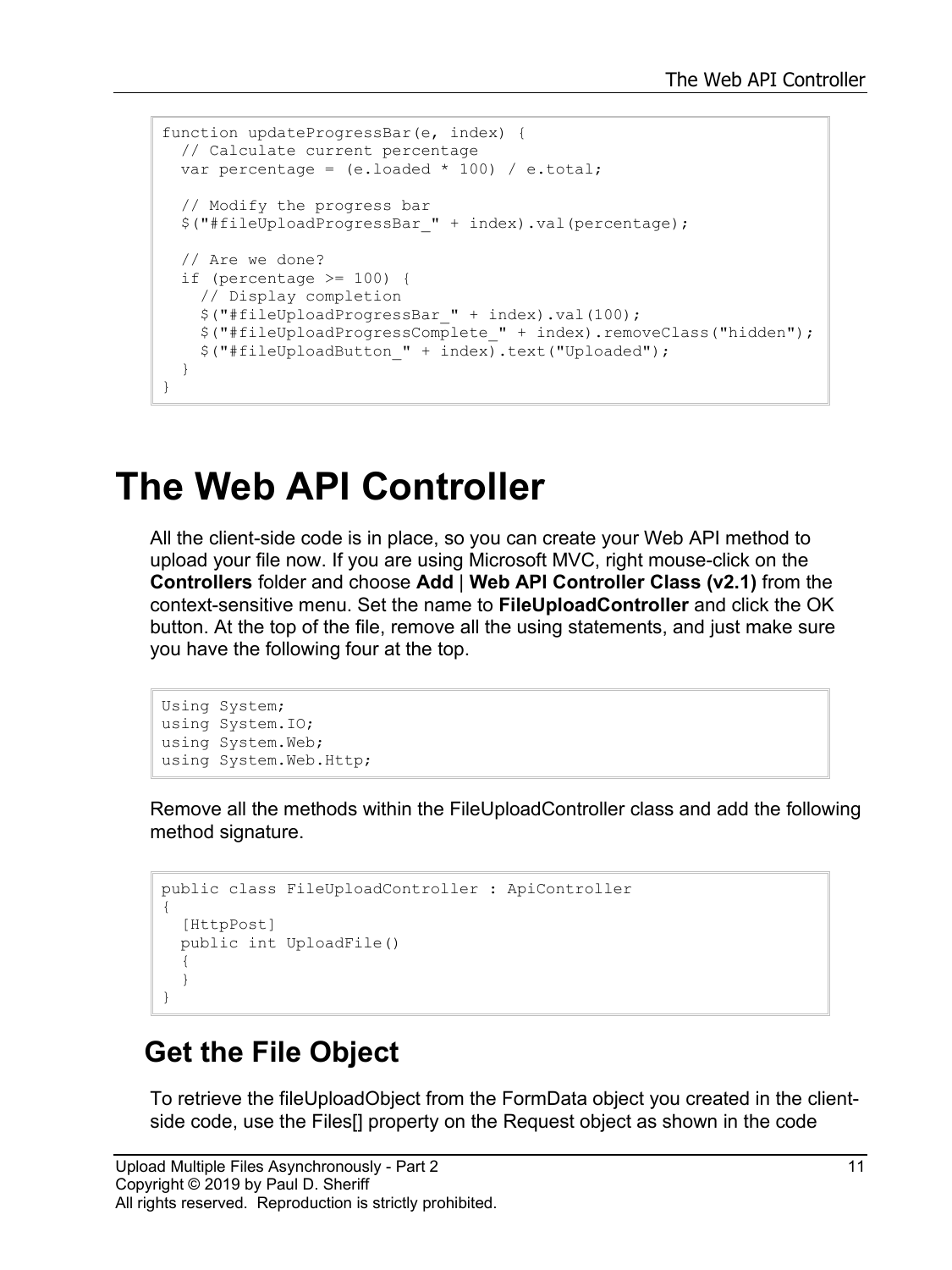below. This returns to you an object of the type HttpPostedFile. This object is the .NET equivalent of the file object created by the browser.

```
HttpPostedFile fileToUpload = 
   HttpContext.Current.Request.Files["fileUploadObject"];
```
You can retrieve the rest of the FormData elements you created in JavaScript using the Form[] array.

```
string index = HttpContext.Current.Request.Form["fileIndex"];
string title = HttpContext.Current.Request.Form["fileTitle"];
string description = 
  HttpContext.Current.Request.Form["fileDescription"];
```
#### **Convert Input Stream into a Byte Array**

The posted file contents are sent via an input stream, so you need to read that stream and store the data into an array of bytes. The easiest method to get the bytes of data is to copy into a MemoryStream object. Use the code shown below to request the posted file object and copy the data into a byte array.

```
byte[] contents;
if (fileToUpload != null && fileToUpload.ContentLength > 0)
{
   // Get the uploaded file contents
   using (MemoryStream ms = new MemoryStream())
\{ fileToUpload.InputStream.CopyTo(ms);
    ms.Position = 0;
    contents = ms.ToArray();
   }
}
```
#### **File Object Properties**

Just as the file object on the client had properties such as length and file name, so does the HttpPostedFile object. It is useful to gather that data into an object. Instead of creating a real class, for now, just build an anonymous type and store the data from the HttpPostFile object into that anonymous type.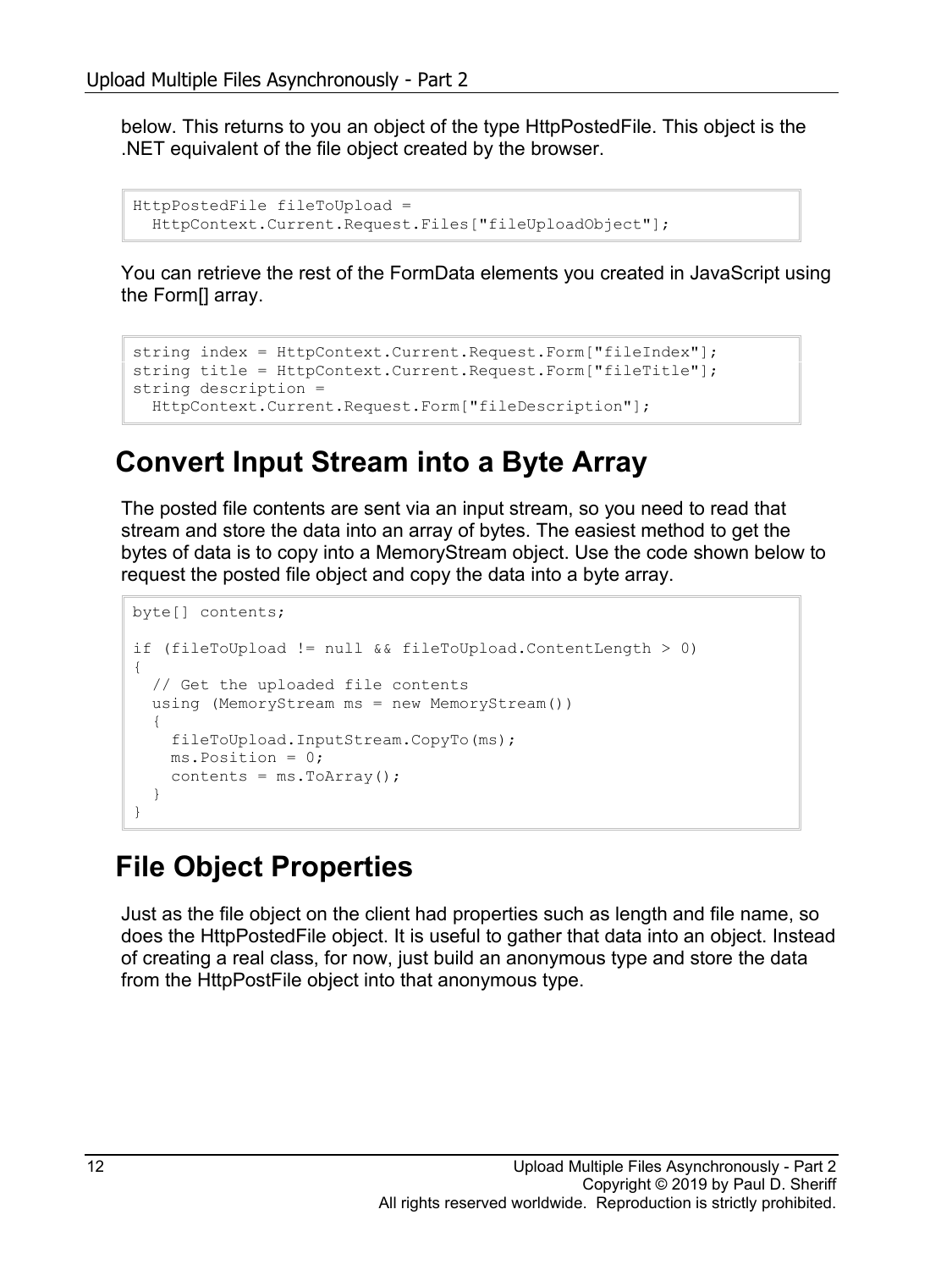```
// Gather file information into anonymous type
var fileInfo = new
{
  ContentLength = fileToUpload.ContentLength,
  ContentType = fileToUpload.ContentType,
 FilePath = Path.GetDirectoryName(fileToUpload.FileName),
 FileName = Path.GetFileName(fileToUpload.FileName),
  Contents = contents
};
```
Once you have the contents of the file and the file name, store the file on your file server. You can also store the index number, the title, and the description in another file on your server. Ultimately, you would store this information in a table in a SQL Server, but I will leave that for you to accomplish. The complete UploadFile() method is shown in the code below.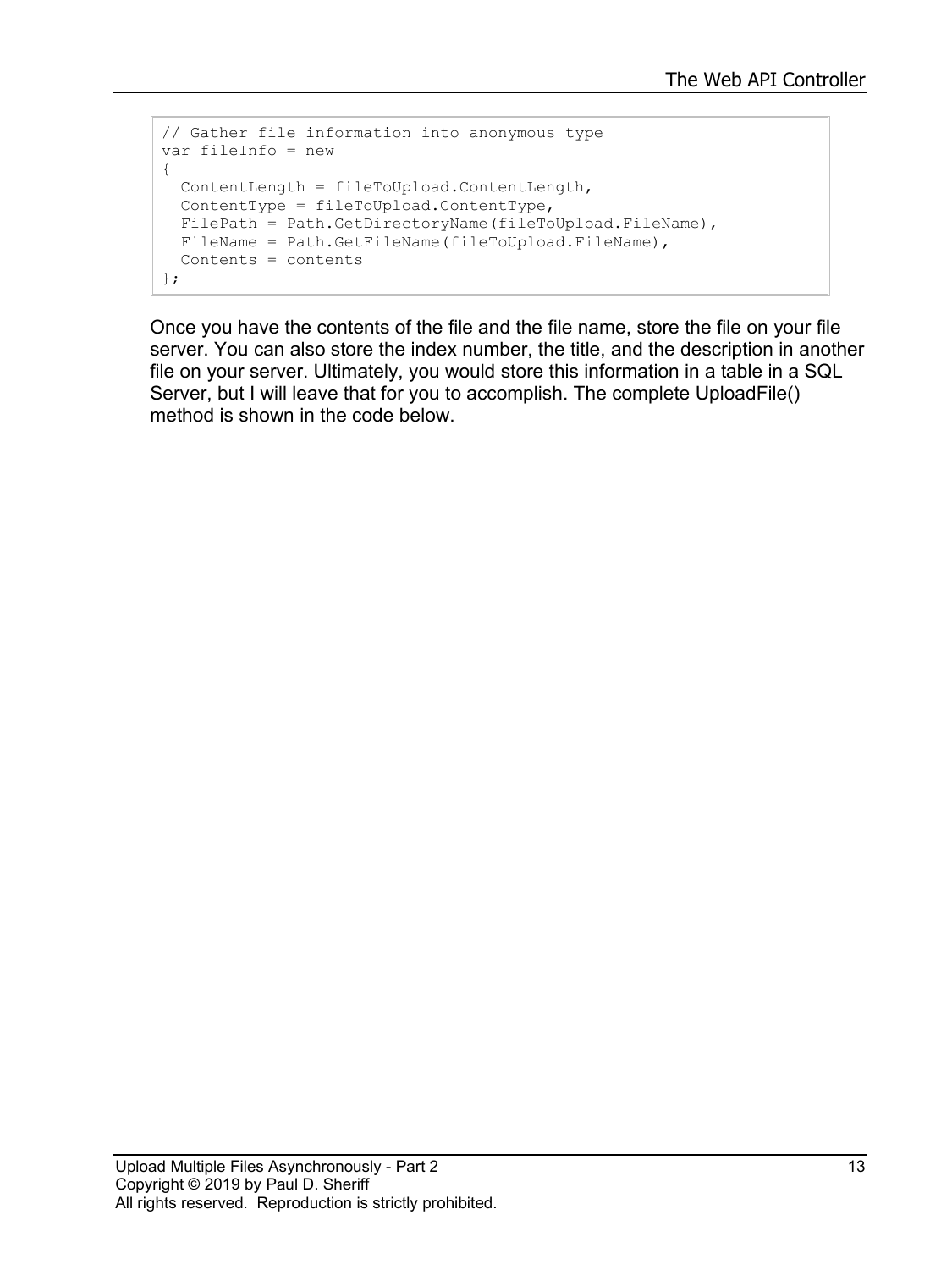```
[HttpPost]
public int UploadFile()
{
  byte[] contents;
   // Retrieve file to upload and the rest of the FormData object
   HttpPostedFile fileToUpload =
    HttpContext.Current.Request.Files["fileUploadObject"];
   string index = HttpContext.Current.Request.Form["fileIndex"];
   string title = HttpContext.Current.Request.Form["fileTitle"];
   string description =
     HttpContext.Current.Request.Form["fileDescription"];
   if (fileToUpload != null && fileToUpload.ContentLength > 0)
\{ // Get the uploaded file contents
     using (MemoryStream ms = new MemoryStream())
\left\{\begin{array}{ccc} \end{array}\right\} fileToUpload.InputStream.CopyTo(ms);
      ms.Position = 0;
      contents = ms.ToArray();
     }
     // Gather file information into anonymous type
     var fileInfo = new
     {
       ContentLength = fileToUpload.ContentLength,
       ContentType = fileToUpload.ContentType,
      FilePath = Path.GetDirectoryName(fileToUpload.FileName),
      FileName = Path.GetFileName(fileToUpload.FileName),
       Contents = contents
     };
     // Write File to Server File System
     var file = HttpContext.Current.Server.MapPath("/UploadedFiles/"
       + fileInfo.FileName);
     File.WriteAllBytes(file, contents);
     // Write a description file
    File.WriteAllText(file + ".txt", "Index: " + index.ToString()
       + Environment.NewLine 
       + "Title: '" + title + "'" 
       + Environment.NewLine 
       + "Description: '" + description + "'");
   }
  return 0;
}
```